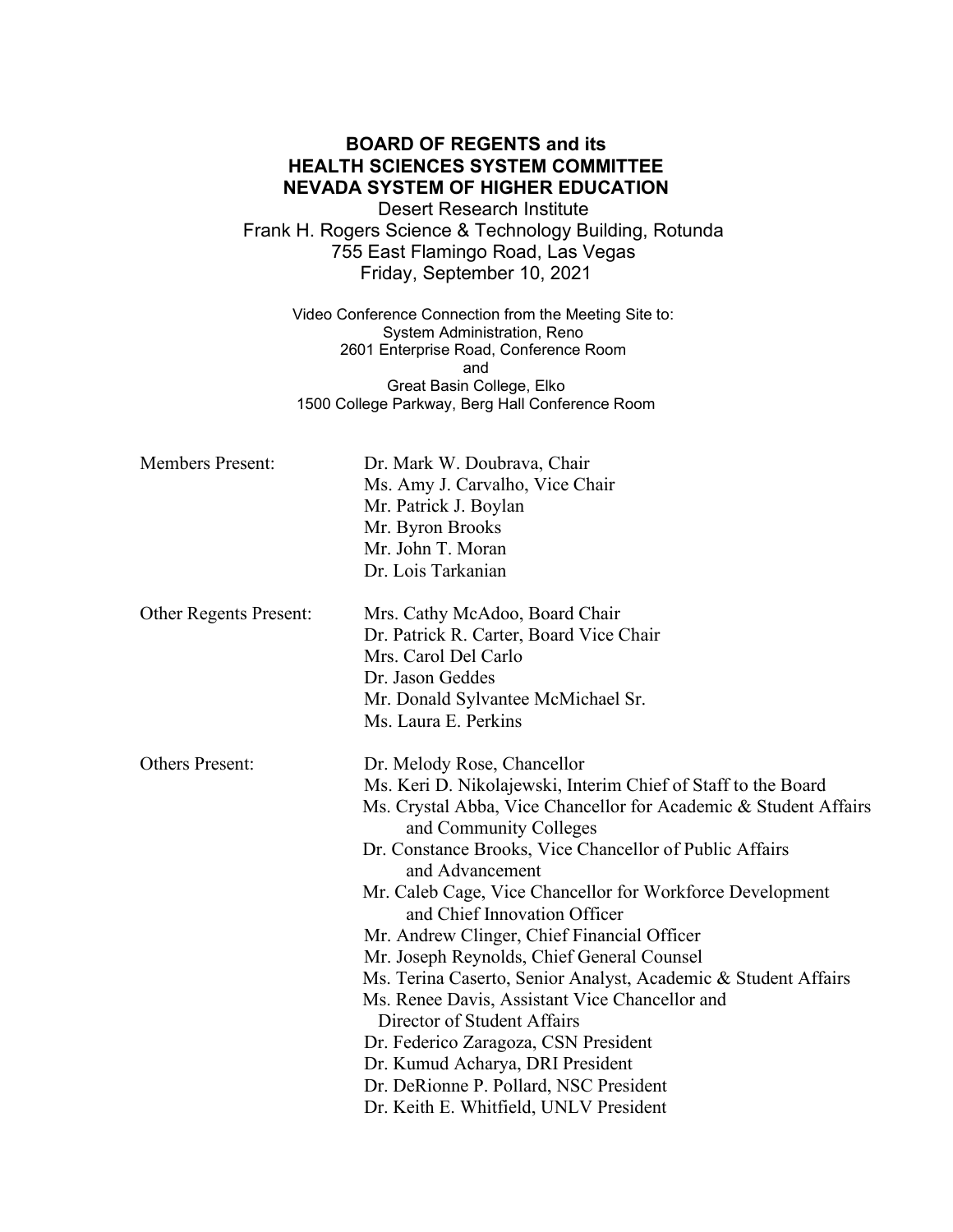Faculty senate chairs in attendance were: Dr. Julian Smit, CSN; Dr. Dave Rhode, DRI; Dr. Samantha Jewell, NSC; Mr. Glenn Heath, System Administration; Dr. Virginia Irintcheva, TMCC; Ms. Shannon Sumpter, UNLV; Dr. Amy Pason, UNR; and Mr. Jim Strange, WNC. Student body presidents in attendance were: Ms. Lauren Porter, NSC; Ms. Darian Richards, TMCC; Mr. Austin Brown, UNR-ASUN; Mr. Matthew Hawn, UNR-GSA; and Ms. Andrew Sanchez De Loza, WNC.

Chair Mark W. Doubrava called the meeting to order at 8:00 a.m. with all members present except for Regent Brooks.

- 1. Information Only-Public Comment None.
- 2. Approved-Minutes The Committee recommended approval of the minutes from the June 11, 2021, meeting *(Ref. HSS-2 on file in the Board Office)*.

Vice Chair Carvalho moved approval of the minutes from the June 11, 2021, meeting. Regent Boylan seconded. Motion carried. Regent Brooks was absent.

3. Information Only-UNLV Kirk Kerkorian School of Medicine Report (Agenda Item 4) – Dr. Marc J. Kahn, Dean of the University of Nevada, Las Vegas Kirk Kerkorian School of Medicine, provided a report on the Medical School and Practice Plan, and offered general remarks which included information relating to programs, funding and financial status *(Ref. HSS-4 on file in the Board Office)*.

Dean Kahn provided a report which included: announcements regarding the strategic planning for the UNLV Academic Health Center and the collaboration among the five health sciences schools in the community; academic affairs; admissions report; Graduate Medical Education (GME); faculty affairs; research; diversity and inclusion; and development.

Regent Brooks entered the meeting.

Dr. Michael Gardner, Vice Dean for Clinical Affairs provided a report which included: UNLV Medicine now conducting business as "UNLV Health"; COVID-19 vaccines and NSHE PODs; clinical affairs; the Practice Plan; network development; partnerships; financial performance; patient satisfaction and employee culture surveys; the implementation of "MyChart"; and payments from UNLV Health to UNLV are current for the first time.

Vice Chair Carvalho asked about the uncompensated care at UMC and if it included the mission support that hasn't been given to UNLV in the past few years from the federal government. Dr. Gardner said yes and added that funding was cut in July 2018.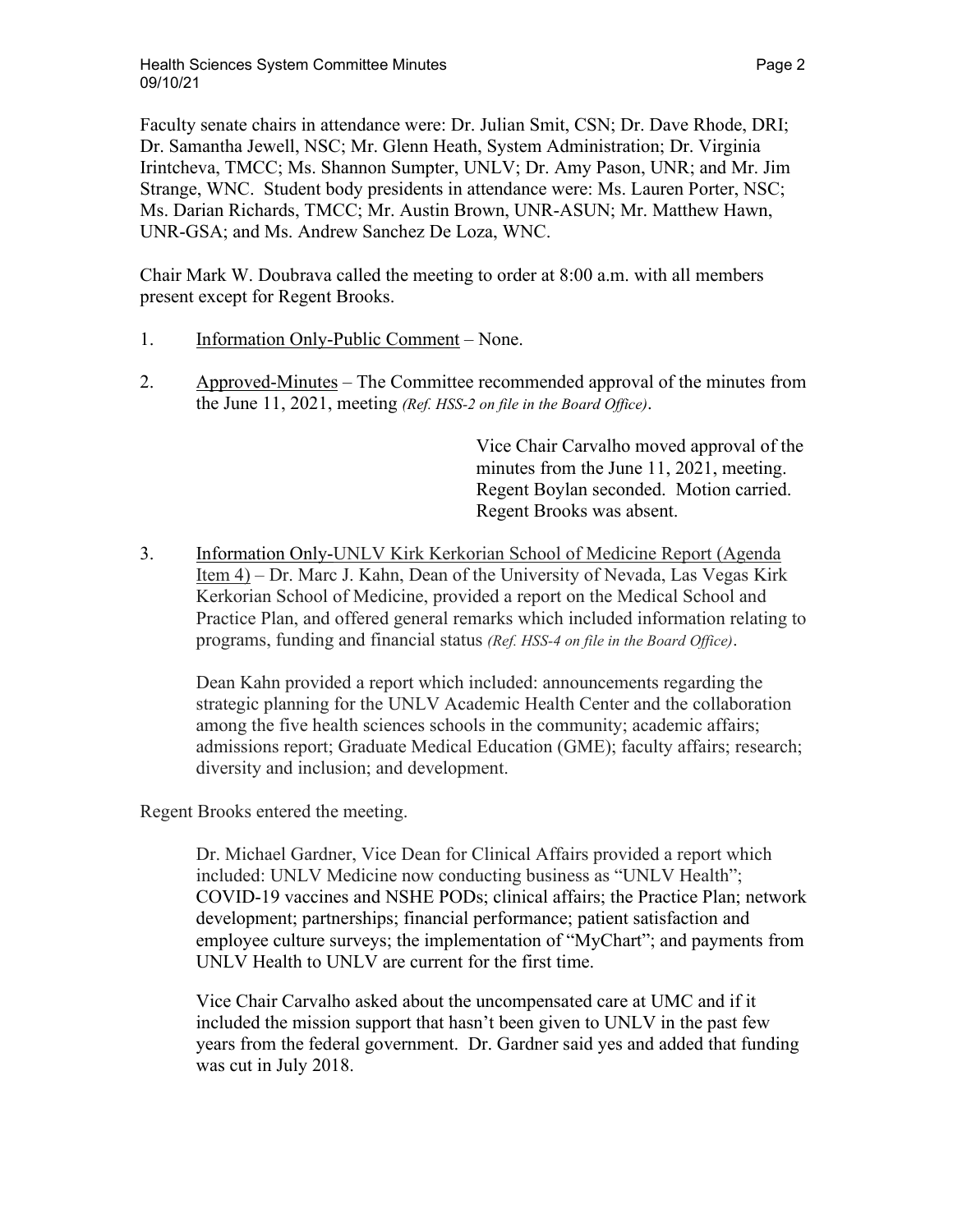### 3. Information Only-UNLV Kirk Kerkorian School of Medicine Report (Agenda Item 4) – *(continued)*

Vice Chair Carvalho offered her compliments regarding the current admissions report and asked what the career prospects are for students who complete the Master of Science in Medical Science (MSMS) program. Dean Kahn answered that it is recognized that there are a number of people who have aspirations to become physicians; however, because of factors such as personal circumstances regarding family, finances, etc., those individuals may not have the grades to be eligible for medical school. The MSMS program is designed as an enrichment program to make those particular individuals more competitive in the health sciences industry.

Chair Doubrava provided comments regarding uncompensated care sharing his hope that the NSHE's partners on the Clark County Commission and Hospital Advisory Board will continue to work with the UNLV Kirk Kerkorian School of medicine on this. He also was encouraged by the philanthropic activity and thanked the administration for their work on the \$13.1 million working capital forgiveness.

Regent Perkins asked for more information on the elementary school program that Dean Kahn briefly touched on during his presentation. Dean Kahn said the UNLV School of Education has been leading the charge along with the dental school, nursing school and school of medicine, by reaching out to CCSD to see if assistance is needed with enrichment programs for healthcare. Two elementary schools were chosen to participate in the after-school programs which include science, STEM, STEAM and so forth.

Regent Moran asked who supervises the fellows at UMC and other emergency facilities partnered with the medical school at UNLV. Dr. Gardner confirmed that the supervision of the medical students, fellows and residents falls under the fulltime faculty and community faculty at the medical school. All of those supervisors are board certified and Nevada licensed physicians. Regent Moran shared his appreciation for the school of medicine report and commended the ongoing collaboration between the NSHE schools of medicine.

4. Information Only-UNLV School of Dental Medicine Report (Agenda Item 6) – Dr. Lily T. Garcia, Dean, UNLV School of Dental Medicine, provided a report and offered general remarks on activities involving the UNLV School of Dental Medicine, including activities that have occurred under new leadership, best practices, mission alignment within UNLV, and vision moving forward.

Dean Garcia provided updates which included: the May 2021 commencement ceremony held at the Las Vegas Ballpark; clinic activity; Regents who recently toured the school of dental medicine; the July 2021 white coat ceremony and the upcoming white coat ceremony in September 2021; the 20-year anniversary of the dental school in 2022; faculty recruitment efforts; research involving grant submissions and funding; and the admissions report.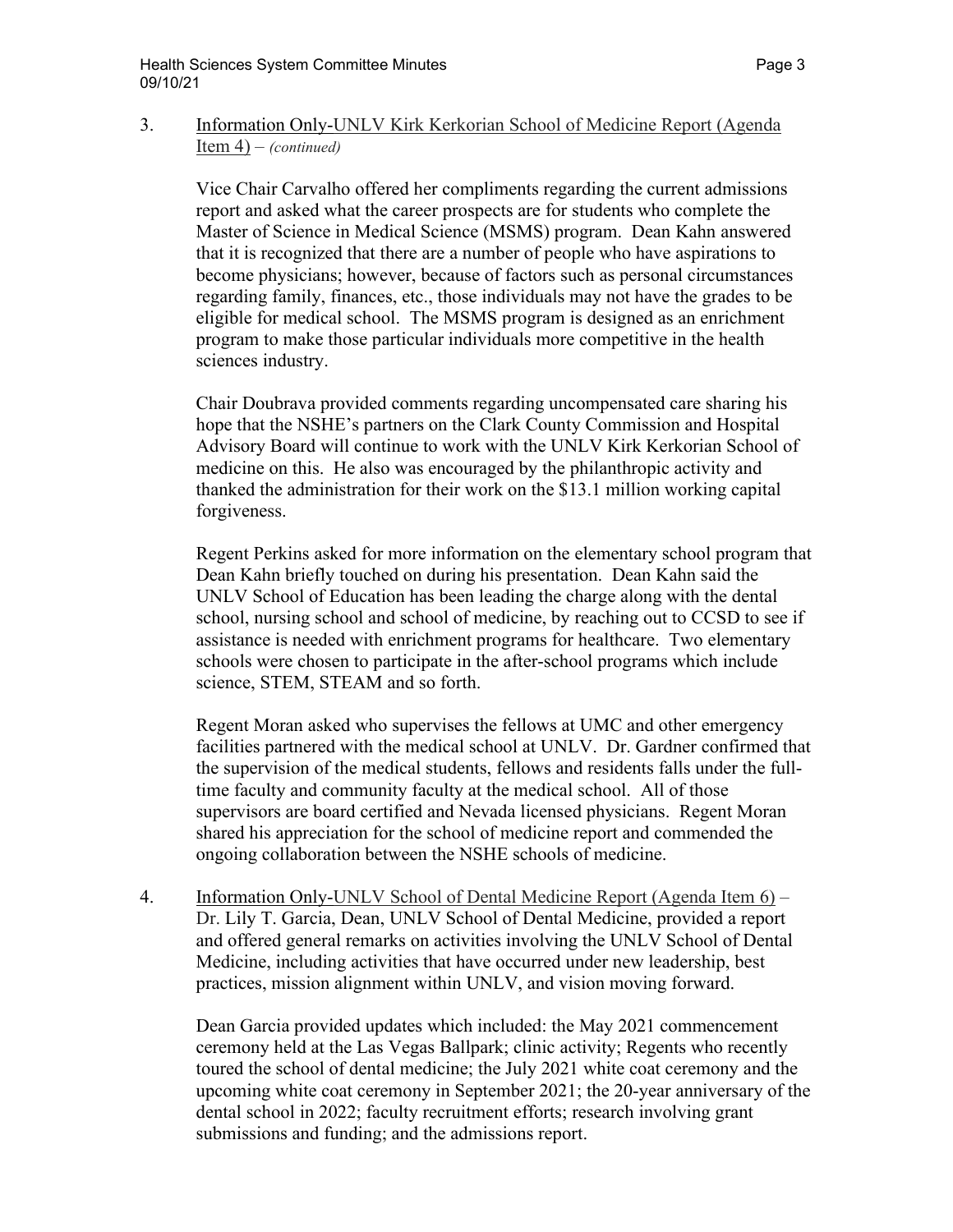5. Information Only-UNR School of Medicine Report – Dr. Melissa Piasecki, Acting Dean of the University of Nevada, Reno School of Medicine, provided a report and offered general remarks on the Medical School *(Ref. HSS-5 on file in the Board Office)*.

Dean Emeritus Schwenk thanked the Health Sciences System Committee for the support and good working relationship over the past ten years, and introduced Dr. Melissa Piasecki, Acting Dean of the UNR Med.

Acting Dean Piasecki provided a report which included: general topics regarding COVID-19 updates, awards and highlights, department chair recruitment plans and Renown Health integration issues; Undergraduate Medical Education; GME; clinical network development; research; and partnership opportunities including a VA update.

Vice Chair Carvalho; Regent Del Carlo; Regent Geddes; Dr. Melody Rose, Chancellor; and Mr. Brian Sandoval, UNR President, thanked Dean Emeritus Schwenk for his many years of leadership at the UNR Med and congratulated him on his retirement.

- 6. Information Only-Chair's Report (Agenda Item 3) Chair Doubrava mentioned that there were two very important items for the Chair's Report. One is an update on the NSHE and the COVID-19 response which will be provided in Agenda Item 7. The other important item is the recognition of the retirement of Dr. Schwenk. Chair Doubrava publicly expressed gratitude for Dr. Schwenk's ten years of service to the State of Nevada. He also thanked Dr. Schwenk for his dedication and hard work to improve medical education and healthcare in Nevada. Chair Doubrava concluded that all of Nevada, not just UNR, benefitted from Dr. Schwenk's wisdom, leadership, and professionalism.
- 7. Information Only-NSHE COVID-19 Guidance Overview and Information Update – NSHE COVID-19 Task Force Co-Chair Joe Reynolds, Chief General Counsel, and Co-Chair Caleb Cage, Vice Chancellor for Workforce Development and Chief Innovation Officer, provided an overview of COVID-19 directives, guidance, and pending issues applicable to NSHE. Additionally, Cheryl Hug-English, M.D., Director, UNR Student Health; Sonja Sibert, Vice President for Business Affairs, GBC; and Adam Garcia, Director, University Police Services, Southern Command, each gave an update on recent COVID-19 developments and responses involving NSHE campuses and communities in Washoe, Elko and Clark Counties.

# Regent Moran exited the meeting.

Chief General Counsel Reynolds stated he would focus on three things: the timeline overview; a by-the-numbers update on current statistics and also the overall state of play. There have been 50 emergency directives by Governor Sisolak; NSHE transitioned to remote instruction for all eight institutions and to remote work, which was a remarkable feat. He also discussed the emergency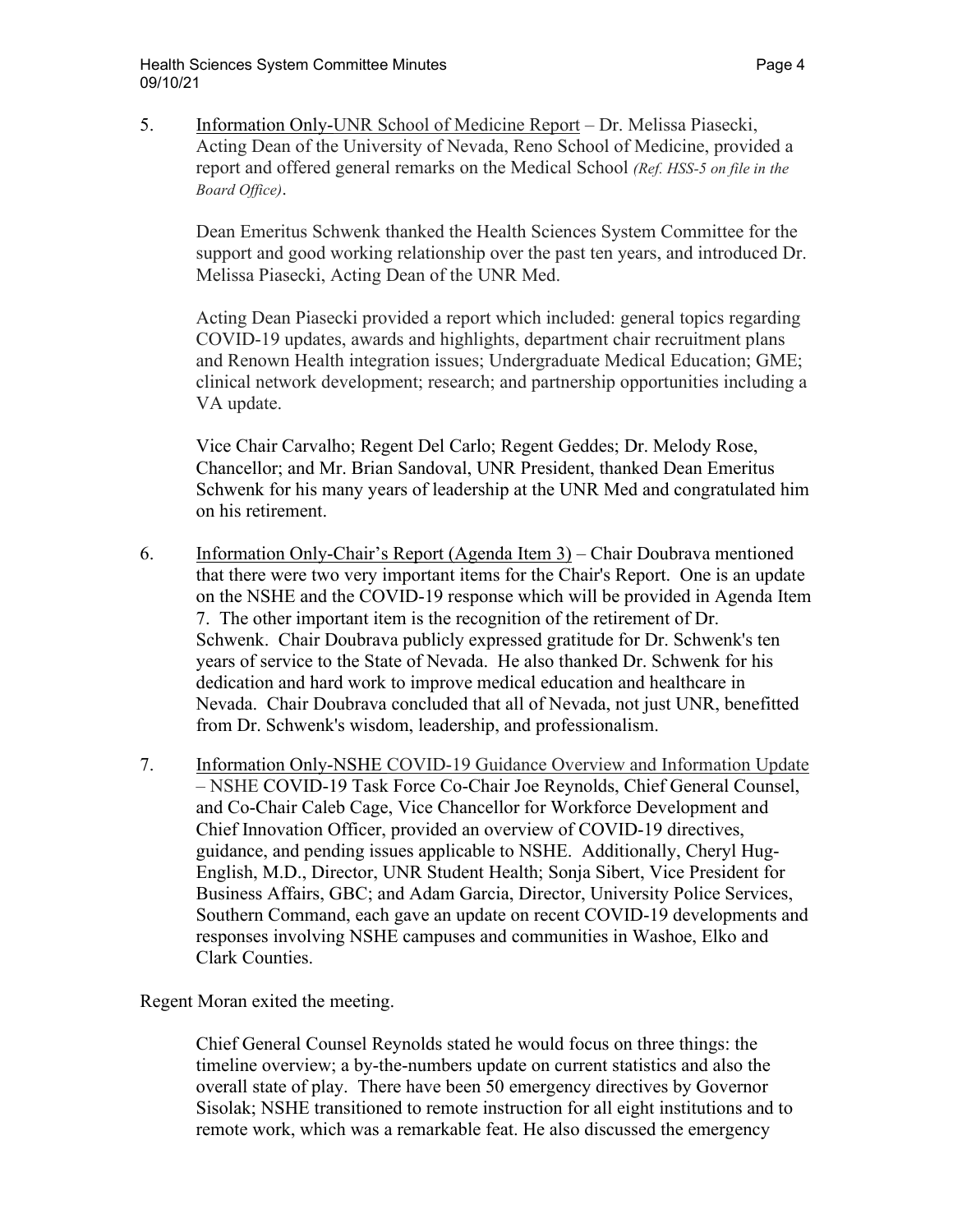# 7. Information Only-NSHE COVID-19 Guidance Overview and Information Update – *(continued)*

implementations and measures taken by the Board of Regents. Further information was provided related to graduations, new ideas regarding virtual formats, COVID-19 capacity restrictions, testing and the resurgence of the Delta variant. Chief General Counsel Reynolds also provided data by the numbers, selfreporting, COVID-19 Task Force meetings and working with the State on the Web ID program and integration.

Dr. Cheryl Hug-English, Director, UNR Student Health, gave an update on recent COVID-19 developments and responses involving NSHE campuses, communities, and counties. In the 18 months after the first COVID-19 case, the virus continues to challenge and frustrate the global community. Since the update last June, there has been many changes with the Delta variant, surges in case numbers, hospitalizations, deaths, daily cases at 300 percent were seen following Labor Day compared to last year's numbers, and the daily deaths are twice as high as last year. Washoe County continues to be in a high-risk category. Dr. Hug-English noted that on a positive note the vaccination numbers are increasing and that UNR makes every effort to mitigate the spread of the virus with daily vaccinations and PODs. The "Vax the Pack" campaign is one of the many efforts to help increase vaccination as student health and safety is the primary goal. Dr. Hug-English concluded that there is great hope, the means are available and vaccination is the most successful tool.

Sonja Sibert, Vice President, Administration, Great Basin College, provided a brief update on behalf of Dr. Amber Donnelli. Ms. Sibert provided information related to contact tracing, the steady incline of cases in rural counties, after a relatively stable summer, noting that hospitals have seen the overwhelming majority of patients are those that are unvaccinated and community announcements continue to be made to promote getting vaccinated. Additional information was provided regarding transfers to hospitals, tax charges for rural hospitals, straining resources, limited testing, and the 29-39 age group is still the group with the highest rates of the COVID-19 virus.

Adam Garcia, Director, University Police Services, Southern Command, also provided an update on COVID-19 for the Southern Nevada institutions, including COVID-19 testing and vaccinations, the operations and current trends, noting that the 25-49 age group are reporting the highest numbers, followed by the 5-17 age group. Further, Director Garcia provided information about the NSHE as a key partner with the Clark County Health District to support testing and vaccination across the region. The NSHE currently operates four testing sites. Although conditions are improving slowly in Clark County, Director Garcia does anticipate seeing an increase in infection rates after Labor Day gatherings

Chief General Counsel Reynolds clarified on the record about the fluidity of the NSHE employee COVID-19 vaccination rates: earlier in the week,